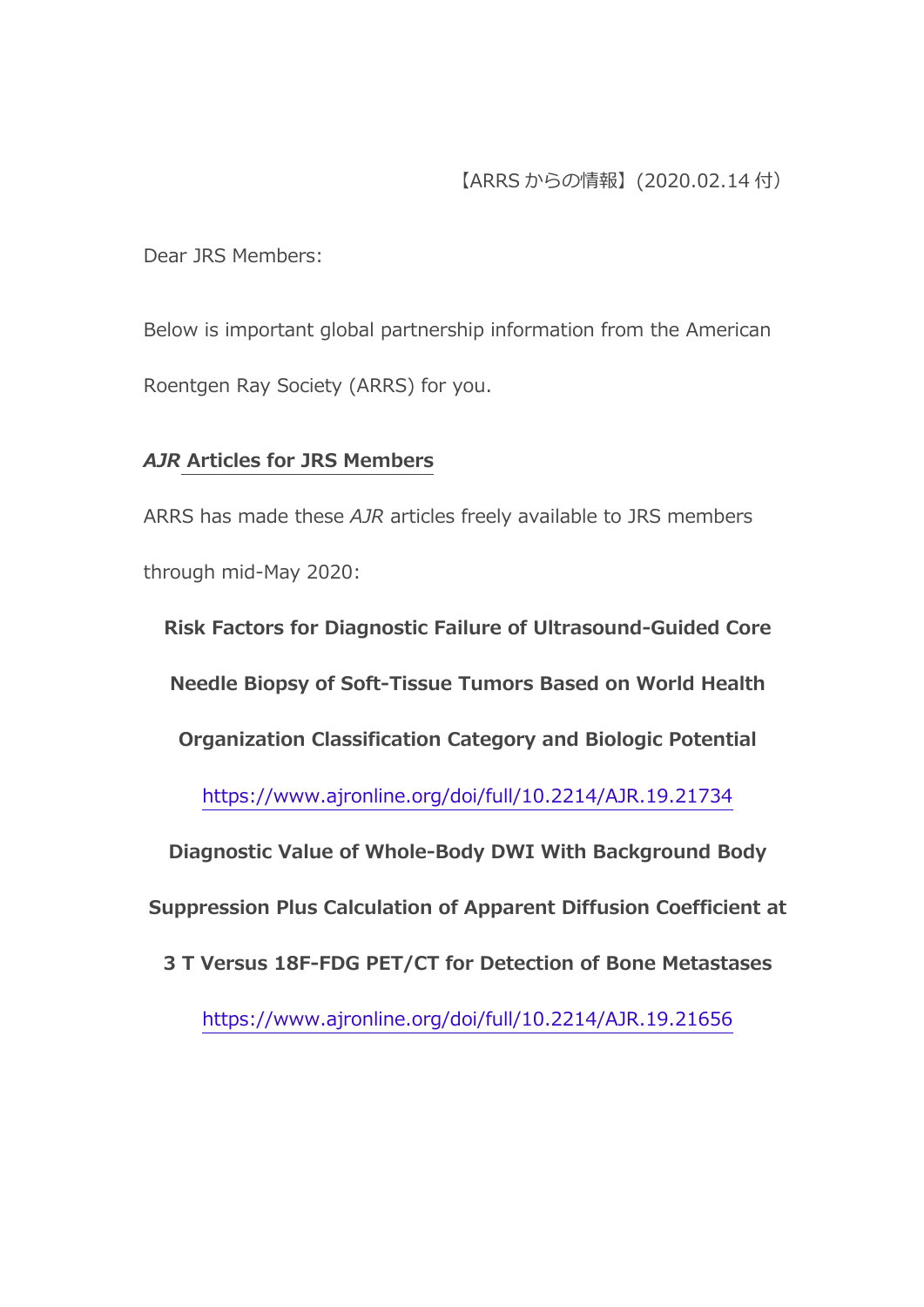**Imaging-Based Approach to Axillary Lymph Node Staging and** 

**Sentinel Lymph Node Biopsy in Patients With Breast Cancer**

<https://www.ajronline.org/doi/full/10.2214/AJR.19.22022>



[WWW.ARRS.ORG/MEETING](https://www.arrs.org/AM20)

# **ARRS 2020 ANNUAL MEETING AT SHERATON GRAND CHICAGO,**

## **MAY 3-8 / ARRS 2020 VIRTUAL MEETING**

**Early Bird Deadline: Monday, March 2 (Register by this date to** 

## **obtain the lowest rates.)**

Regular Registration: March 3–April 3

Late Registration: April 4–May 8 (Registrations will only be accepted

online.)

On-Site Registration in Chicago: May 3-8

Global partner members who are also current ARRS members receive

a discount when registering online for the meeting in recognition of

the global partnership. Meeting registrants will have online access to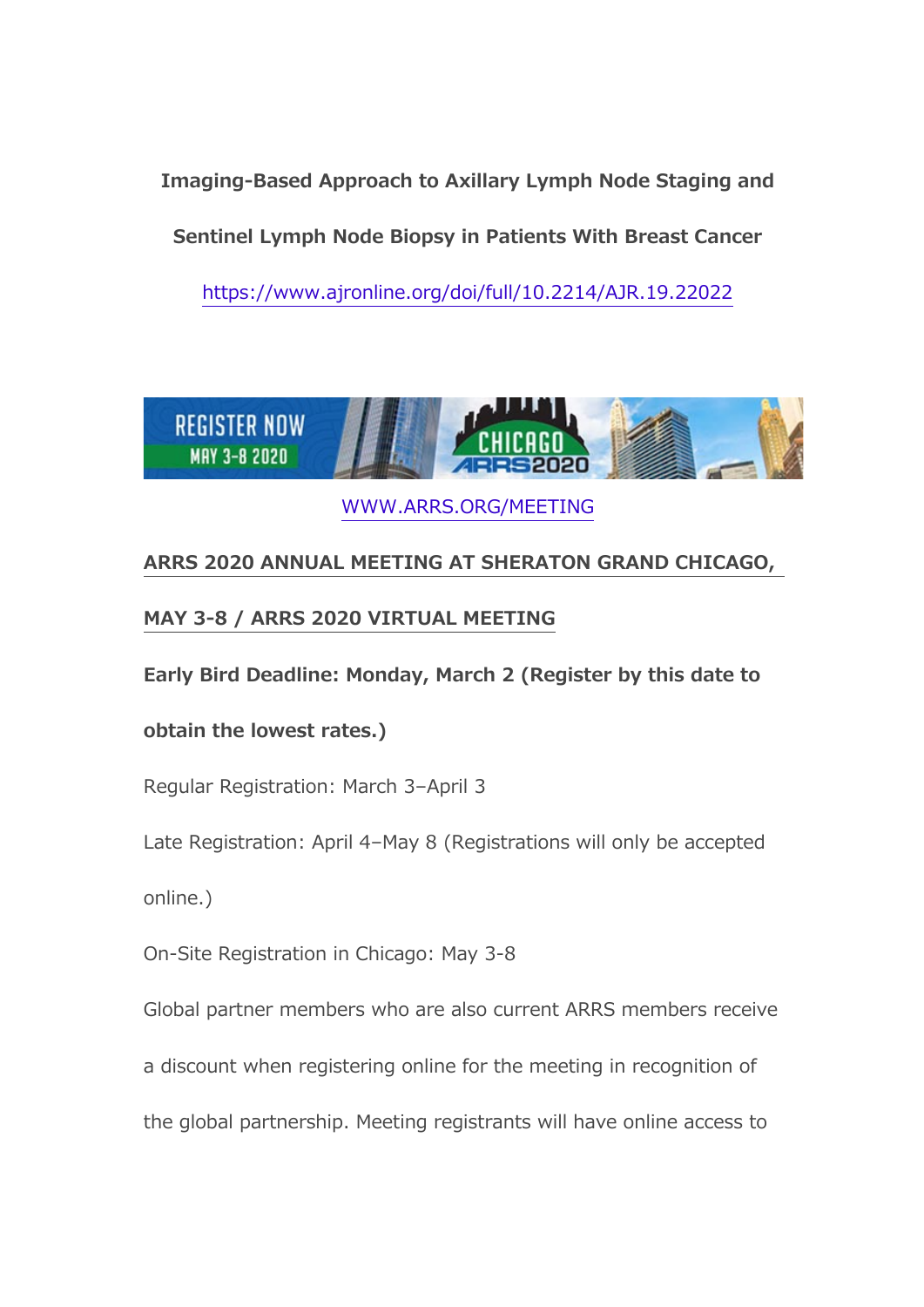the complete meeting, from session recordings to electronic exhibits, for one year. The complete meeting will be available on demand to registrants until May 2, 2021.

### **JRS Members are Invited to Join ARRS**

Through this global partnership ARRS is pleased to offer complimentary online membership for radiology residents in a training program and for radiologists in fellowship training. ARRS also offers a significant discount on ARRS online membership for JRS members in active practice in Japan.

Please follow the steps below in order to become an ARRS member:

- 1. Create an account at: <http://www.arrs.org/createProfile>
- 2. Once the account has been created:
	- 1. Click on Membership
	- 2. Click on Join ARRS
	- 3. Click on the Join ARRS Online Membership Application

Button